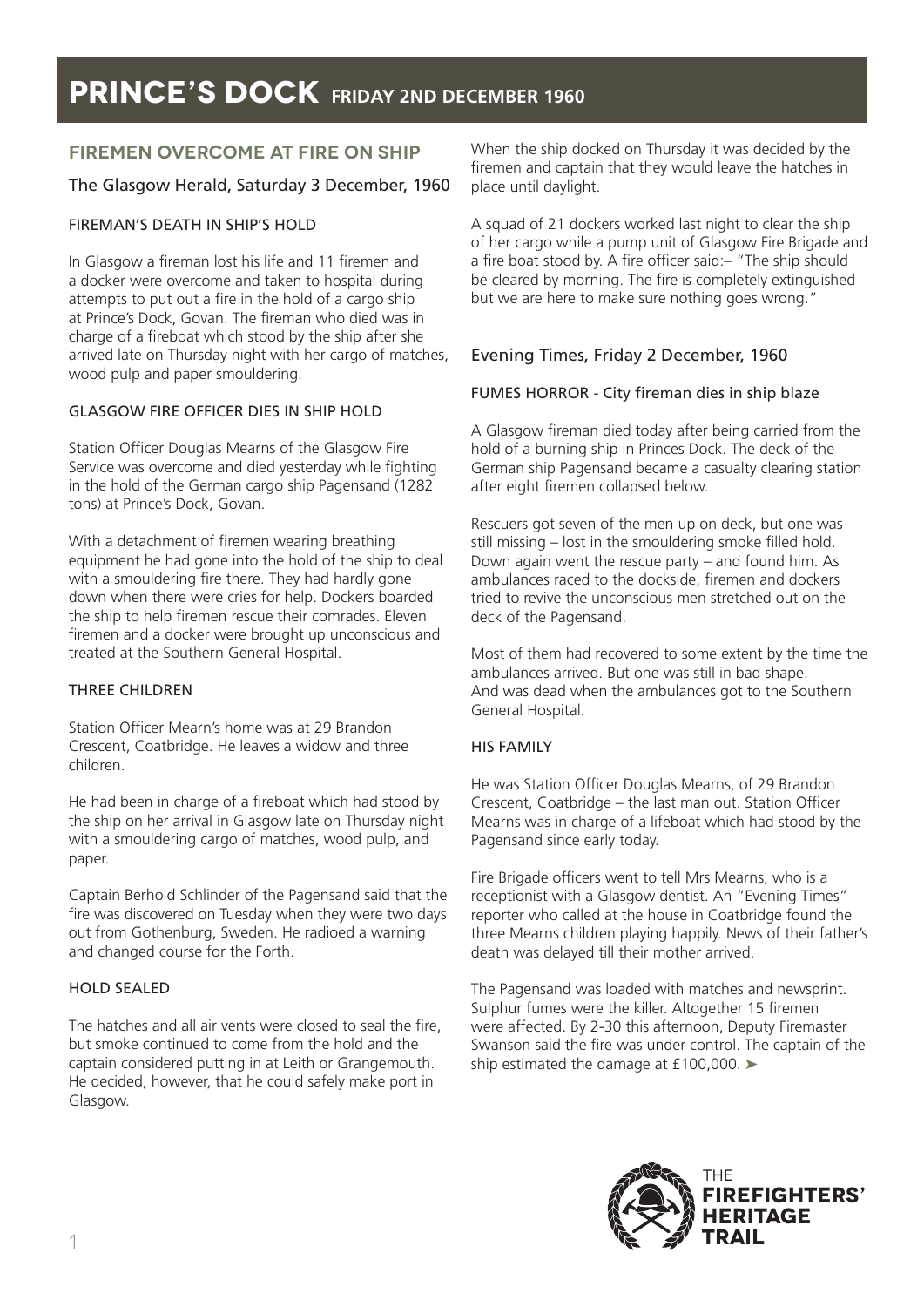### TREATED IN HOSPITAL

The firemen taken to hospital – the eight rescued from the ship's hold and two others – were all able to leave after treatment.

They were – David McFarlane (34), 8 Dunotter Street, Ruchazie; William Fenton (29), of 31 Glebe Street, Renfrew; William Gray (43), Kelbourne Street, Glasgow; Walter Hutchison (26), 478 Maryhill Road, Glasgow; James McIntyre, Central Fire Station; Alan Mackay (29), 59 Calvay Road, Barlanark; John McKinlay (41), 28 Bowfield Terrace; Charles Murray (30), 1 ? Road, Glasgow; Andrew ?, address?, Glasgow; John White, ? Torogay Street, Glasgow.

### DEATH STRIKES IN BLAZE SHIP

There was no hint of death as Glasgow firemen stood on the decks of the German ship Pagensand at Princes Dock today.

But death was waiting in the smouldering hold. And when the firemen went down to tackle the fire, eight of them collapsed – overcome by sulphur fumes from the burning cargo of matches and newsprint. One of the firemen, Station Officer Douglas Mearns, aged 45, of Coatbridge , was killed.

### BLAST DANGER

As Station Officer Mearns and his colleagues watched the ship's crew clear the deck cargo to get at the hatch covers, they were ready for danger. The danger of explosion. It was feared that when the hatches were lifted there might be an explosion as air rushed into the hold which had been sealed since Monday when the fire was discovered at sea.

But all that happened was that smoke drifted lazily into the air. The firemen, wearing breathing masks, then went down into the hold. In a few minutes there were shouts for help. The deadly drama of the Pagensand had begun.

### FRANTIC SEARCH

Choked by the fumes, 11 firemen collapsed. Dockers rushed to help the firemen on deck. A relay of stretcher bearers went down to the hold. Ambulances were called. And as the unconscious men were brought up, the deck looked more like a casualty clearing station than a ship. As efforts were made to revive the men on deck, a frantic hunt was going on below for a man still missing. He was found and brought up.

By the time the ambulances arrived the men stretched on the deck had started to recover. All but one – Station Officer Mearns. And when the ambulances arrived at the Southern General Hospital, Station Officer Mearns was dead. Five of his rescued colleagues who returned to the dockside after hospital treatment reported the Station Officer's death to Firemaster Martin Chadwick, who was in charge of the fire fighting and rescue operations.

### "LIKE NINEPINS"

Firemaster Chadwick later told reporters – "They all went down like ninepins – without warning." And one of the rescued men added – "Everything appeared normal for about three minutes. Then, suddenly, we all started collapsing. It just hit us."

Another of the rescued firemen, Bill Gray, of Kelburne Street, Glasgow, sitting in a wheel chair at the hospital, said he remembered very little of what had happened in the smoke filled hold. Still dazed, blinking, and gulping air, he was unable to answer questions at first. After a few minutes, however, he accepted a cigarette from an ambulance driver and tried to explain.

### THE FUMES

"I believe the hold had been battened down for two weeks. When we went in the sulphur fumes got us. It all happened very quickly. I don't know what happened to me." Twelve men were taken to hospital – 11 firemen and a docker. After two hours nine had been discharged. The docker, Robert Dayer, and Station Officer James McIntyre were still under treatment. Station Officer McIntyre later left the hospital by ambulance. He was taken out in a stretcher, and was too ill to be interviewed.

### BY ROPE

Last of the casualties to be discharged was docker Dayer, aged 32, who said he had gone into the hold twice and had collapsed the second time. "I wakened up here in hospital." He added that before he was overcome he and his colleagues rescued several firemen who were in trouble.

Back at the dockside, two dockers who went into the hold with Dayer – William Brannigan, of 115 Stobcross Street, Glasgow; and Jimmy Robertson – spoke to reporters. ➤

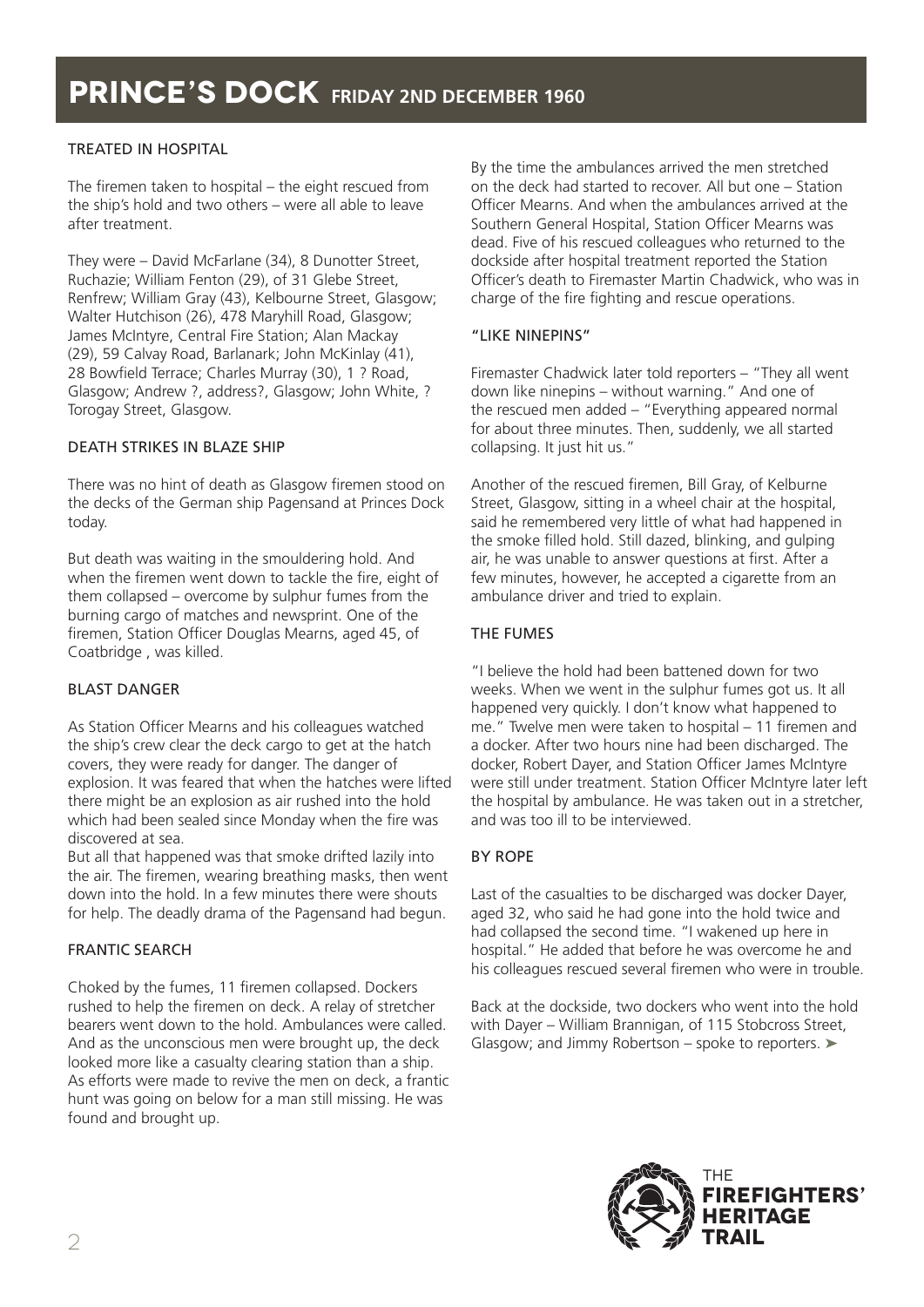Mr Barnnigan said they uncovered part of the hatch and went into the hold to clear a space for the firemen to work. Moments after the firemen went into the hold there was a concentration of fumes. "I was staggering about myself," said Mr Braggigan. "We had to come out, of course, because we had no masks."

The dockers helped out the firemen overcome in the hold. They lifted them up some 12 feet by hand and rope. Water was later pumped into the ship which began to list to port. Dockers were told to go ashore and members of the crew were asked to keep back as firemen – wearing breathing apparatus and working in short spells – organised the unloading of the hold so that they could put out the fire.

### STORMY VOYAGE

The Pagensand's stormy voyage across the North Sea was described by First Officer Karl Erler "We saw the smoke and smelled it two days out from Gothenburg in Sweden," he told a reporter. "We never saw any flames. We had reached a point in the North Sea when we were nearer Scotland than Sweden or Denmark, so it was decided to continue on to Scotland."We sailed up by the Orkneys and through the Pentland Firth. The seas were very rough and we got a lot of – I'm sorry, my English is not so good – we got a lot of cracking."

Captain Schlinder, master of the Pagensand, who left his ship for a conference on shore with the owners' agent, said that during the voyage members of the crew, whose quarters were in the forecastle, were moved to other parts of the ship when the plates became warm. Sea spraying over the ship in the rough seas helped cool the plates. The smoke coming from the forward hold was at its worst on Wednesday. It was coming through little holes in the deck, and these were sealed with adhesive tape.

## VICTIM'S WIFE RUSHES HOME TO CHILDREN

A Glasgow dentist's receptionist was told by fire brigade officers today that her fireman husband was dead. She was Mrs Mearns, wife of 45 year old Station Officer Douglas Mearns, the victim of today's ship fire. Mrs Mearns is a receptionist with dentist Mr H. McCall, Byres Road. A car rushed her to her home at 29 Brandon Crescent, Coatbridge.

An "Evening Times" reporter who had called at the house in Coatbridge found the three Mearns children playing happily.

The eldest son, Rodney (13), off school with a cold, was looking after three year old Fergus. And 12 year old Patrica had just come home from school for lunch. News of their father's death was delayed until the arrival of their mother.

Station Officer Mearns, one of the first men into the burning hold today had been in charge of the fireboat for about 18 months. He had many years experience in fire fighting, seven years of them in Glasgow. Before that he was a member of Middlesbrough fire brigade. In fighting one fire in Glasgow some time ago he received an injury to an eye.

## The Glasgow Herald, Monday 5December 5, 1960

### DEATH NOTICE

MEARNS – On 2nd December, 1960, Douglas, beloved husband of Rose Lenson, father of Roderick, Patricia and Francais?, and son of Mrs. J. D. Mearns Shawlands, Glasgow – Funeral to Craigton Crematorium tomorrow (Tuesday) at 2 p.m. friends please meet cortege at crematorium; no flowers, no mourning, please.

## Evening Times, Saturday 3 December, 1960

### FIREMEN STILL AT DEATH SHIP

Firemen were standing by today while cargo was unloaded from the death ship Pagensand on which a fireman was killed by carbon monoxide fumes yesterday. The firefloat, whose officer in charge, Douglas Mearns, died yesterday, is still lying alongside the German vessel.It will remain there throughout the weekend while the cargo of matches, newsprint, and timber is unloaded. Dockers will work on the ship tomorrow, and it may be Monday before all cargo is taken off.

## STILL ILL

Divisional Fire Officer James McIntyre, one of the 11 firemen overcome by fumes and discharged from hospital after treatment, is still suffering from the after effects of his experience. A doctor attended him at his home during the night and today callers were told that he was not to be disturbed. More than once before Mr McIntyre has been affected by smoke while fighting fires. In addition to the firemen, one docker was overcome by fumes. ➤

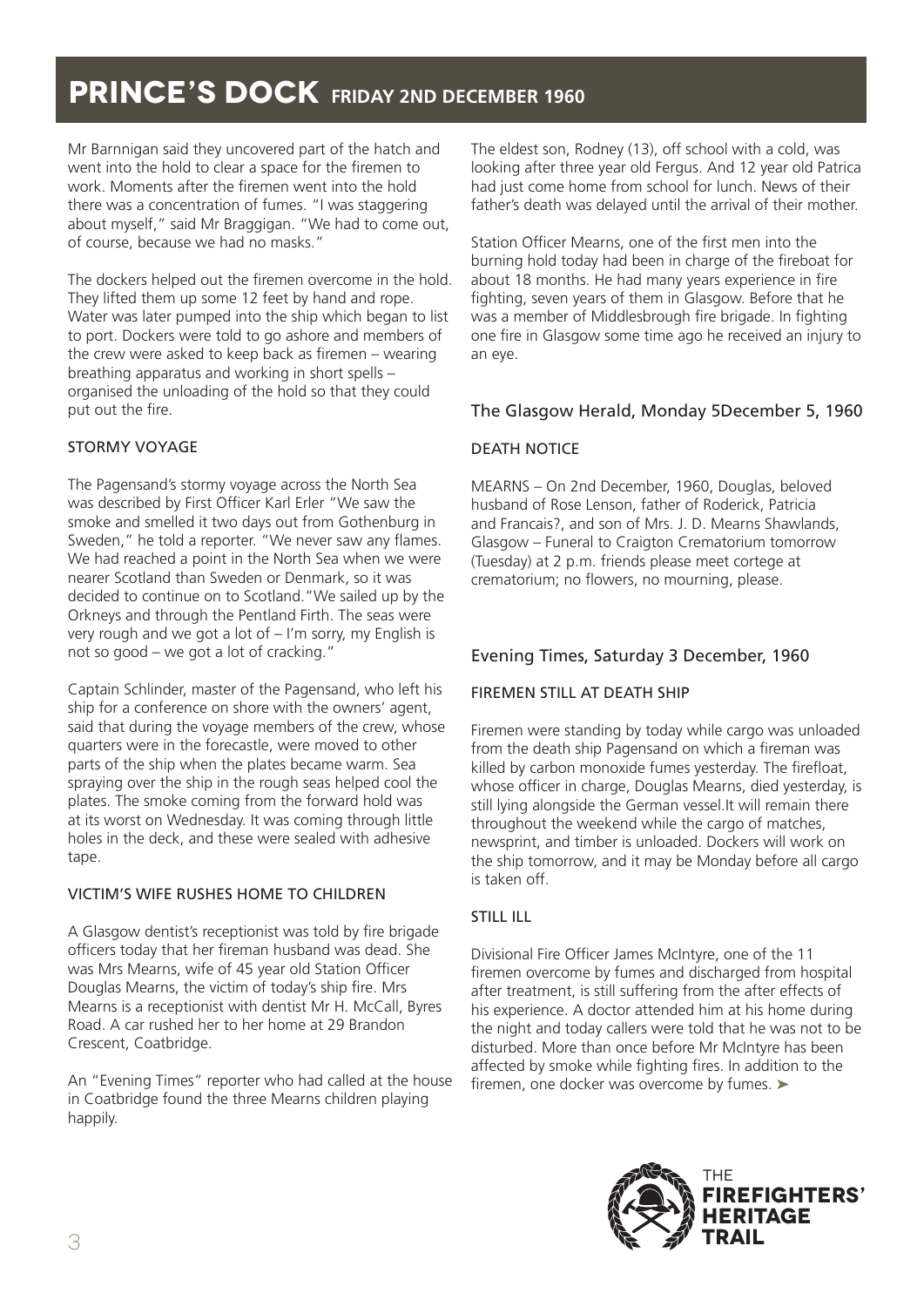### NO DANGER

There is now no danger of fire on the ship as the sodden cargo of matches is taken out of No. 1 hold, where the smouldering fire was discovered on Monday when the Pagensand was two days out of Gothenburg. But the 20 firemen who are standing by are taking no chances. They are watching closely as the crates of matches and newsprint in No. 2 hold are removed.The only danger, said one officer, could arise from spilled matches being ignited by contact with men's boots.

First Officer Carl Erler said today that the cargo in both holds was so badly damaged by fire, smoke, or water that it was a write-off. But the cargo in the two aft holds was unaffected. A full report is being prepared by the police for submission to the Procurator Fiscal. A fatal accident inquiry will later be held in Glasgow Sheriff Court. How could experienced firefighters be overcome by deadly fumes while wearing breathing apparatus?

Mr Martin Chadwick, the city's Firemaster who retires at the end of the year, said that Station Officer Mearns crawled between piled up cargo after going down into the hold he slipped and dislodged his mouthpiece. He was immediately knocked out.

### Report of the Firemaster of the City of Glasgow, 1960.

Despite the harsh experiences mentioned, 1960 was not to depart without tragedy once again hitting the Service severely. On Friday, December 2nd a further death in the course of duty had to be recorded.

The German Motor Vessel "Pagensand" came into the Clyde Estuary reporting a fire in her hold and while investigating the seat of the fire, Station Officer Douglas Mearns, the Officer in Charge, Marine Station, was overcome and died shortly afterwards. Several other Officers and Men were overcome by fumes and required hospital treatment.

### Fire Magazine January, 1961.

### APPOINTMENT WITH DEATH

Take a good look at this picture. The officer in the centre about to enter the hold of a burning ship is only moments away from death. Take a look at the faces of his colleagues making the final adjustments to his equipment. They too know the dangers that lie ahead. They too are ready to face them.Take a good look, chairman of fire brigade committees, members of negotiating bodies, government officials, newspaper editors and members of the public.

The man you see there alive, and who is now dead, is the 22nd member of the British Fire Services to die in the past 12 months. He, like the others, died a violent death for you, for the protection of your homes, your lives and your property.

He died in the same quiet way as he carried out his duties. He died because he never questioned the possibility of remaining in a safe place while a job had to be done.

He died not in the emotional heat of a battle, not for a cause, but for humanity. His duty was to help others, his heroism was his selflessness. Such was the man who died – Station Officer Douglas Mearns, aged 45, married, father of three children and a member of Glasgow Fire Brigade.

Twenty two have died in 1960, an average of 350 firefighters are hurt each year. There are few who go through their Service career without being injured, and many are maimed permanently. Yet how few members of the public, the press and local authorities seem to realise the devoted and selfless service they are getting from their firefighters.

### LITTLE CREDIT

How few seem to be willing to give them the conditions they deserve, the appliances and fire stations they need, the wages that are necessary to bring depleted fire brigades up to strength.How reluctant they seem to give credit for the thousands of jobs the Fire Service is carrying out apart from fighting fires, or to give them recognition in the Honours List or even to say just "Thank You."

We hope that 1961 will prove a year in which the Fire Service will at last achieve its proper place. Much work is being done in Parliament and in committees to improve fire prevention and to reduce the mounting annual losses in lives and property. ➤